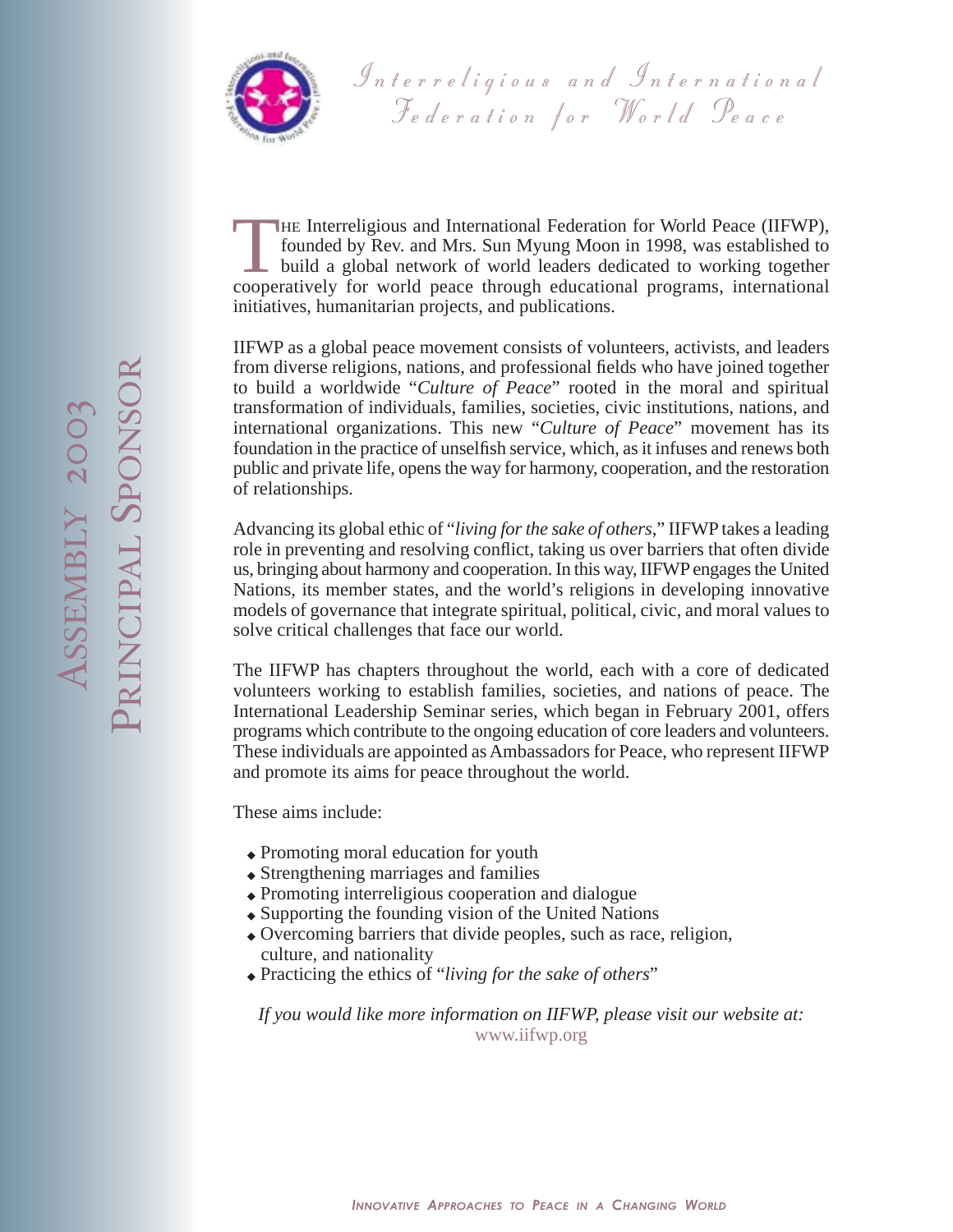Leadership Through Service to the Society, Nation and World

THE *Ambassador for Peace* Initiative was inaugurated at the IIFWP Convocation<br>on "Dialogue and Harmony Among Civilizations: The Family, Universal Values,<br>and World Peace," which was part of the 7th World Culture and Sport on "Dialogue and Harmony Among Civilizations: The Family, Universal Values, and World Peace," which was part of the 7th World Culture and Sports Festival held in New York City, January 2001. At this Convocation, 500 world leaders from 135 nations and representing a wide range of professional fields gathered to explore the United Nations 2001 theme: "Dialogue Among Civilizations." At the close of the Convocation, a declaration was presented that included several key themes:

- The acknowledgement of the importance and significance of the family as the key to the development and improvement of society
- The awareness and recognition of common universal values that are shared regardless of nationality, race, religion, culture, or civilization.
- The need for dialogue, particularly interreligious dialogue, as an important component of the establishment of peace
- The need to establish and promote an ethic of living for the sake of others

On this foundation, the *Ambassador for Peace* movement was born. Several participants were appointed as *Ambassadors for Peace*, pledging to affirm and practice these principles. Two subsequent leadership seminars were held in Washington, D.C., where *Ambassadors for Peace* were also appointed, followed by eight IIFWP Regional International Leadership Seminars: Miami, Florida, USA for North America; Prague, Czech Republic for Europe; Moscow, Russia for Eurasia; Montevideo, Uruguay for South and Central America; Sydney, Australia for Oceania; Bangkok, Thailand for Asia; Nairobi, Kenya for Africa; and Istanbul, Turkey for the Middle East.

Since then, the *Ambassadors for Peace* movement has grown steadily. To date, 25,000 Ambassadors for Peace have been appointed in over 185 nations.

One receives the *Ambassador for Peace* certificate, not fundamentally as an award, but rather as an appointment or a commission. The Certificate does not so much honor an individual for past achievements, but rather installs or appoints a person to a position that carries new and on-going responsibilities aimed at creating a world of peace for all.



*Ambassadors for Peace*



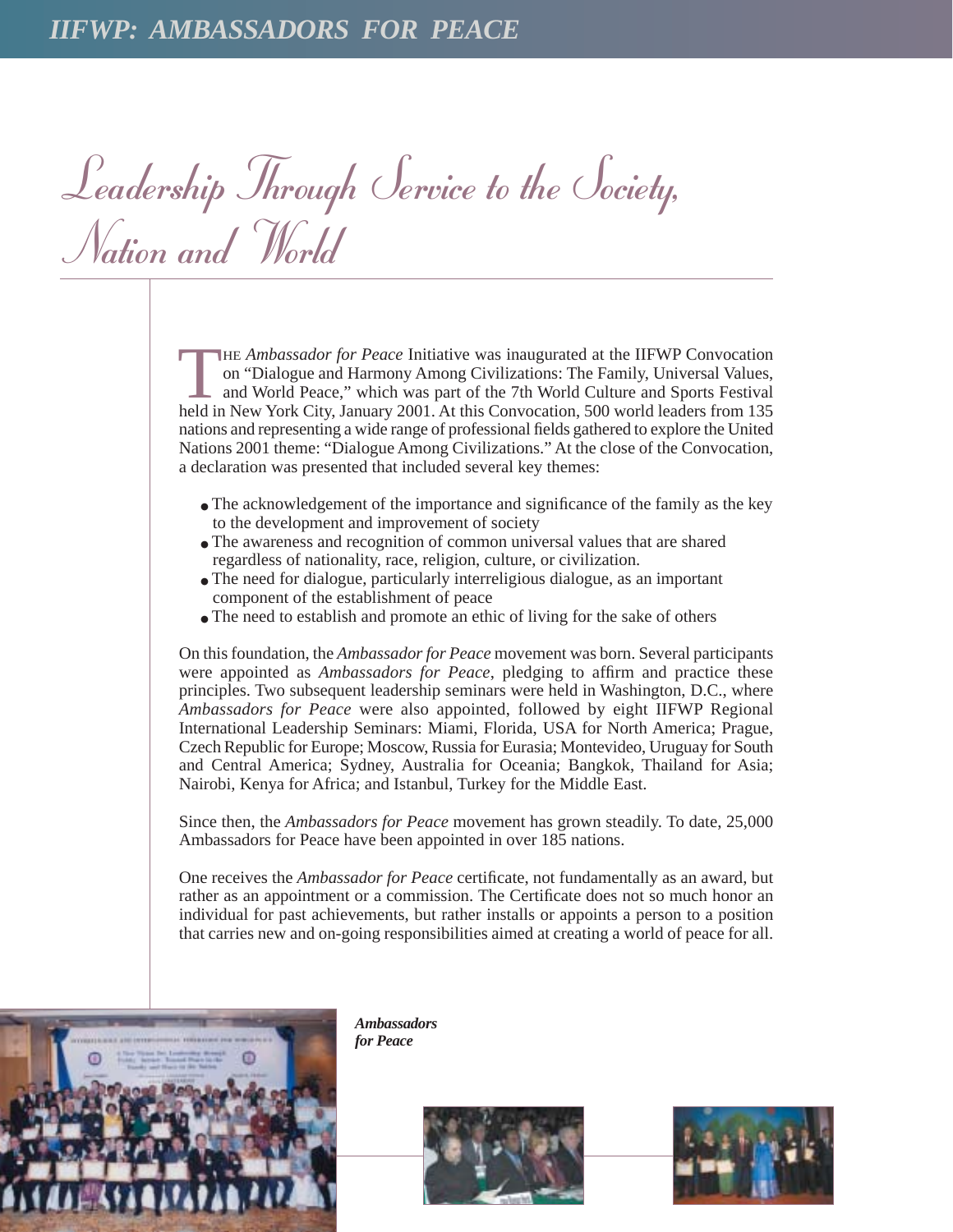



*IIFWP-USA Co-Chair Congressman Danny Davis*

*"Ambassadors for Peace seek to lead us beyond barriers that divide people, particularly barriers related to differences of race, religion, nationality, or culture."*



*IIFWP Co-Founders, Rev. and Mrs. Sun Myung Moon appoint an Ambassador for Peace*

## **AMBASSADORS FOR PEACE CORE PRINCIPLES:**

- *Ambassadors for Peace* uphold the principle of "living for the sake of others" found almost universally in the world's great spiritual and moral traditions, calling us to look beyond personal or special interests toward the well-being of the larger community.
- *Ambassadors for Peace* seek to lead us beyond barriers that divide people, particularly barriers related to differences of race, religion, nationality, or culture. This includes the need to practice dialogue, cooperation, and respect among all religions, races, cultures, and nationalities.
- *Ambassadors for Peace* are committed to the renewal and health of the family, the most fundamental unit of society. Healthy families yield healthy societies.

*Ambassadors for Peace* seek not only to affirm these ideals but to put them into practice, beginning within their own families and expanding into their communities, nations, and the world.

*Ambassador for Peace* appointees are those who have largely distinguished themselves as leaders in the fields of religion, politics, the media, academia, business, the arts, and civil society. *Ambassadors for Peace* are persons who have shown a consistent commitment to service and the overall good of the society, the nation, and the world.

In nations around the world, *Ambassadors for Peace* have organized, supported, or participated in service and relief projects such as building schools, digging wells, or renovating communities in conflict-torn areas. They participate in and provide leadership in the areas of interreligious dialogue, and they foster practices that contribute to conflict prevention. *Ambassadors for Peace* are active in IIFWP's HIV/AIDS prevention and character education programs.

In each IIFWP Chapter around the world, the *Ambassadors for Peace* "*Plan of Action*" includes:

- Monthly meetings to strategize, share, and exchange resources, network, fellowship, and plan future and ongoing projects
- Monthly public forums on topics related to peace and the betterment of society
- Quarterly service projects
- Development of regional, national, and local programs and initiatives.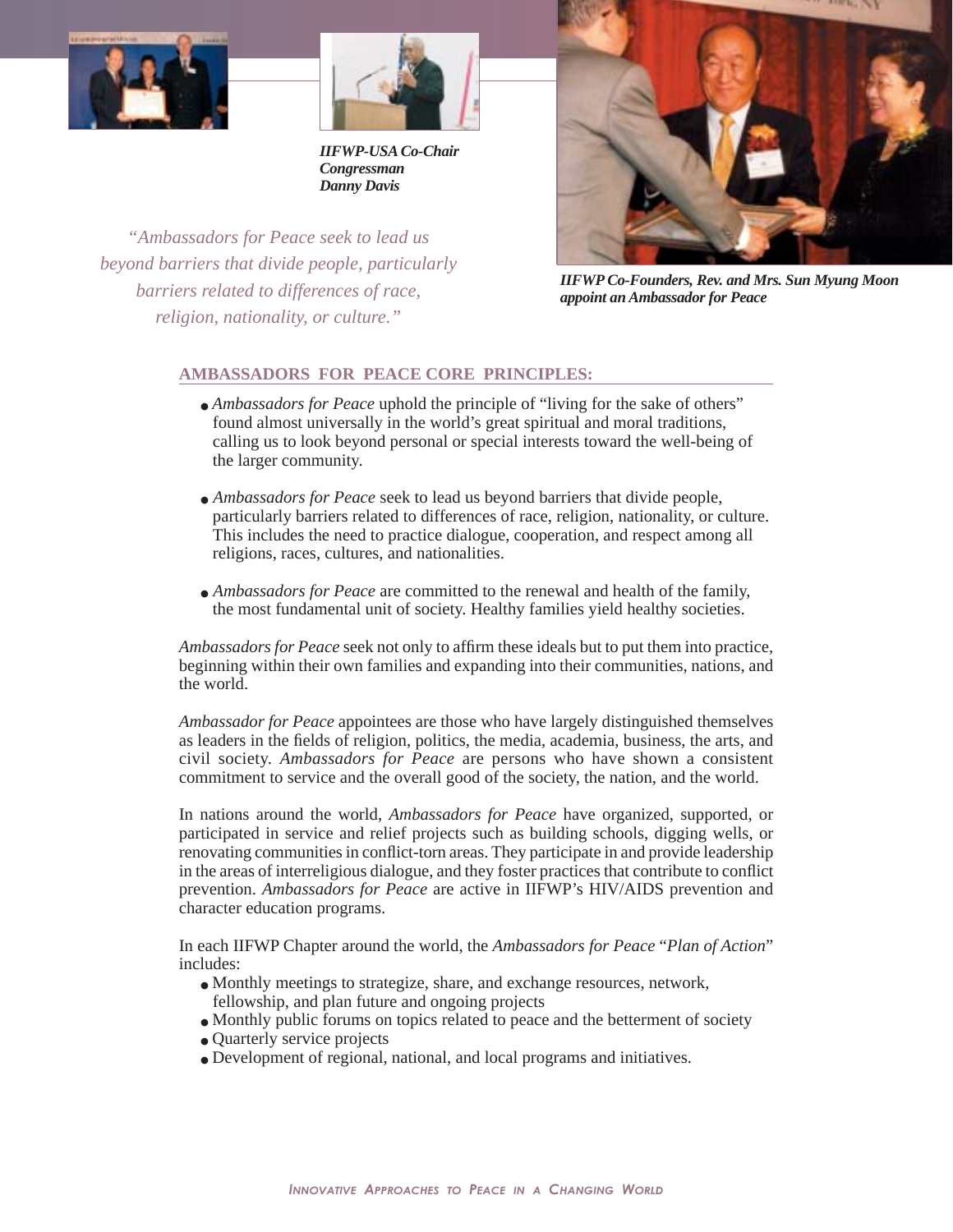Leadership and International Cooperation

Tor since the end of the Cold War have we found ourselves so deeply immersed in world affairs, dealing with numerous conflicts and problems that greatly affect its own security and prosperity as well of those of its many friends and allies. Preeminent among these international challenges is the global war against terrorism that spans virtually every continent and now finds the U.S. militarily and diplomatically engaged in numerous nations from the Balkans to the Middle East to Northeast Asia as the dominant player on the world stage.

## **THE UNITED NATIONS AND THE UNITED STATES**

The IIFWP launched a series of UN-US Symposia to support the United States' ability to meet the actual leadership responsibilities that accompany its superpower position and to increase the capacity of the U.S. and the United Nations to fully address all dimensions of the root causes of conflict and violence. The UN-US Symposium Series is a way to expand mutual understanding so that both might work better together in a time when the actions of each profoundly affect the future of all peoples.

Virtually every action the United States undertakes, or refrains from, has enormous consequences. With such great power and influence comes an even greater responsibility and the urgent need for more effective diplomacy and preventive actions than traditionally conceived and employed. In this unique position, the U.S. increasingly needs the cooperation of the United Nations, other nations, and multilateral institutions, and the need for governance with a global perspective looms large.

For example,

- The Quartet's Middle East Roadmap is being challenged because more is at stake than politics and land. People's worldviews, especially as shaped by their religious views, are being challenged. Politics alone does not have the solutions.
- Nation-building in Kosovo, Afghanistan, and post-war Iraq demands that leadership be more universal in vision and scope.
- The problems of HIV/AIDS and poverty require more than budgets, political will,



*IIFWP at the United Nations*



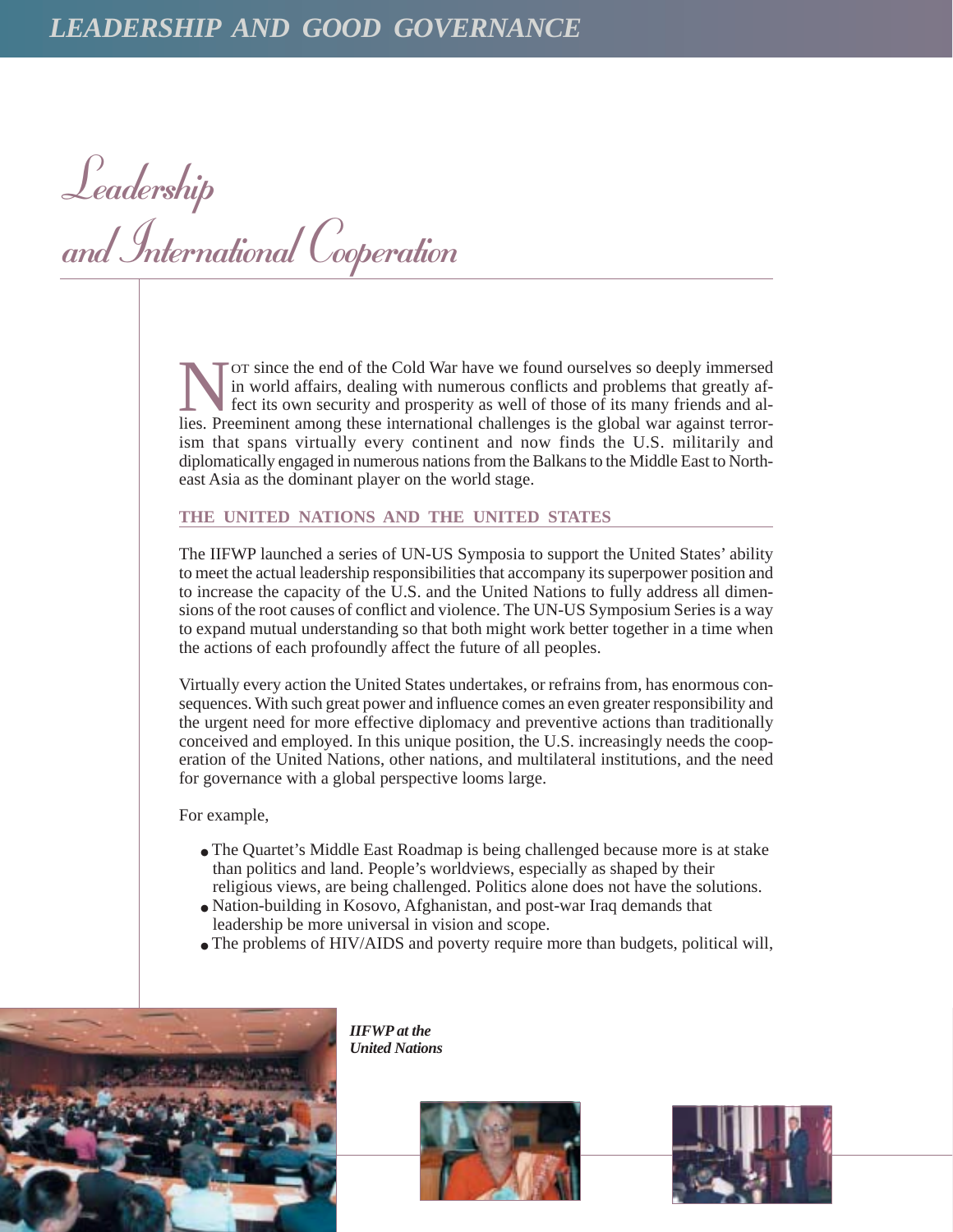





*"The UN-US Symposium Series is a way to expand mutual understanding so that both might work better together..."*

and plans for action — the human heart and behaviors need to be addressed.

• And while terrorism can be contained with information and military might, its roots survive in the absence of initiatives that get to the real heart of the matter.

# **AN INTERRELIGIOUS COUNCIL FOR THE UNITED NATIONS**

The flagship initiative of IIFWP to support the UN's mission is its proposal to establish an Interreligious Council within the United Nations. This challenging but potent reform, first recommended by the Founder, Dr. Sun Myung Moon, in August 2000, is being perceived by a growing number of people as having the potential to dramatically augment the UN's current capacity to deal with root causes of conflict and violence by directly addressing religious issues. American support for this visionary proposal is central. Such an Interreligious Council could facilitate:

- Tapping currently underutilized resources of the world's religions and their organizations
- Taking necessary advantage of the current window of opportunity to address terrorism and violence through interreligious dialogue and cooperation before the tectonic plates of the worlds' religions drift even further apart, taking with them the hearts and minds of their people.
- Creative, bold, and urgently needed reform of the UN that stays away from the futile efforts of "rearranging" existing balances of power in the various UN organs.

## **AN INSTITUTE FOR INTERNATIONAL CONGRESSIONAL COOPERATION**

The IIFWP is exploring ways to concretely support members of parliament worldwide in engaging and understanding other nations and in international affairs. Thus, an international congressional institute is being considered as another way to strengthen international relations through interparliamentary exchange. It will facilitate members of parliaments to "adopt" a particular nation that he or she can become an expert about and, also, serve as the chief interlocutor between that nation and their colleagues in other nations and relevant committees.





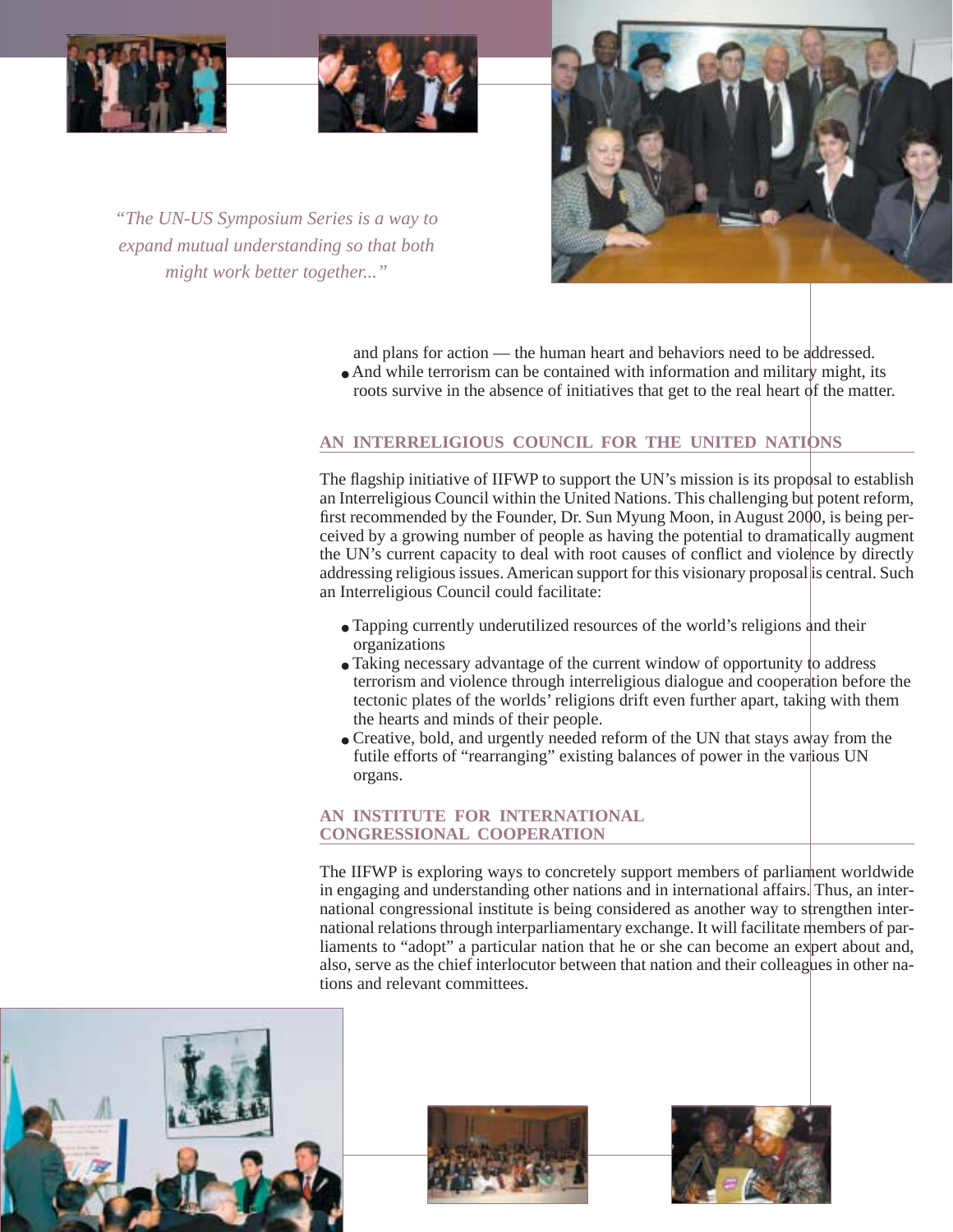Faith-Based Leadership Promoting Peace in Our World

#### **INTERRELIGIOUS COOPERATION: AN IMPERATIVE TODAY**

IMTERRELIGIOUS dialogue and cooperation are cornerstones of the work of the Inter-<br>religious and International Federation for World Peace. IIFWP holds that political,<br>economic, and military approaches to peace and a better NTERRELIGIOUS dialogue and cooperation are cornerstones of the work of the Interreligious and International Federation for World Peace. IIFWP holds that political, economic, and military approaches to peace and a better world can only benefit from the spiritual. For this reason, all IIFWP programs include a dimension of interreligious cooperation, and a significant number of IIFWPAmbassadors for Peace are religious leaders.

Since religious identity influences human behavior as strongly as national and ethnic identity, if not more so, religion has great potential to divide and engender conflict. Historically and in the present day, there are all too many examples of this: Kosovo, Northern Ireland, the Philippines, the Middle East. Conversely, religious traditions are the repository for the highest of human ideals, and ultimately it is only through the proper channeling of these commitments and traditions that we have the hope to see a better world. For this reason, interreligious dialogue and cooperation are indispensable.

Secular leaders must acknowledge this and find ways to integrate spiritual and religious elements into their processes and leadership. Likewise, religions and spiritual traditions must find the way to harmonize and unite with and cooperate with one another. Only in this way will it be possible for secular leaders to include them in a unified effort at leadership for peace.

#### **MIDDLE EAST PEACE INITIATIVE**

The IIFWP is heavily invested in activities for peace in the Middle East, through an ongoing, major initiative. This includes such activities as the recent conference: "Beyond Co-Existence toward a New Culture of Peace: Launching the IIFWP Middle East Peace Initiative," in which 120 participants — including leading figures in religion, politics, the United Nations, the U.S. government, the media, academia, and civil society, and with balanced representation of Jewish, Christian, and Muslim perspectives — gathered in Washington, D.C., on February 26 to March 1, 2003, to explore ways to address and work toward solutions to the critical problems in the region.

This conference achieved enormous results through intense scholarly and leadership panels, plenary sessions, and working groups, leading to the signing of the Arlington Resolution in which participants pledged to: "pursue peace and prosperity through processes embodying mutual respect, appreciation, and affection, even where hatred and historical conflict have hitherto prevailed."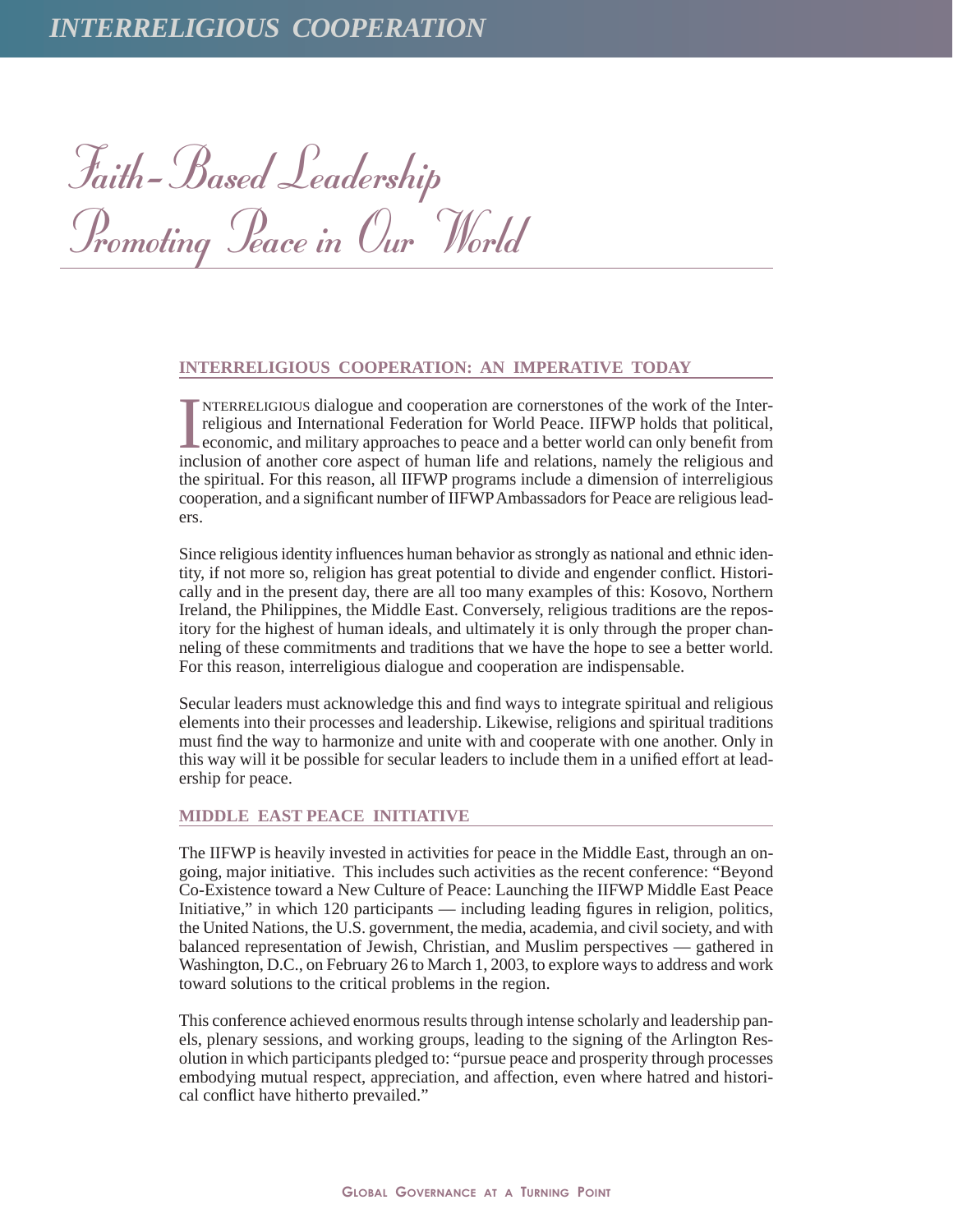# NOIO ATT





*"...political, economic, and military approaches to peace and a better world can only benefit from inclusion of another core aspect of human life and relations, namely the religious and the spiritual."*



*Toward peace in the Middle East*

They also proposed to:

- Establish interreligious and international councils at the local, national and international levels;
- Develop local, national and international educational projects and programs to strengthen moral and spiritual leadership;
- Develop service projects in the region with a special focus on peace education, youth and sustainability;
- Support an interreligious and international fact-finding tour to the region that will present its findings to IIFWP members and to relevant sections of the United Nations and its family of organizations; and
- Further develop the proposal to establish an Interreligious Council at the United Nations as part of a comprehensive strategy for peace and security for all.

# **INTERRELIGIOUS PILGRIMAGE FOR PEACE IN THE MIDDLE EAST**

As part of its longstanding and multi-pronged initiative for peace in the Middle East, the IIFWP most recently cosponsored with the American Clergy Leadership Conference one of the grandest and most challenging efforts at interreligious reconciliation in modern, interfaith history. On the foundation of over 20 years of work with the religions of Abraham, the IIFWP could come to this point at which over 500 religious leaders from these great faiths met in a commitment to peace in Jerusalem.

The goal was for Christian and Jewish leaders to meet in Jerusalem and repent together before God and one another for our histories of resentment and wrongdoing toward one another. In a sincere effort to end the division between Jews and Christians around the symbol of the cross, 132 American Christian pastors of the ACLC took the crosses down from their churches prior to the pilgrimage. Then, with bombs at times literally only yards away, these religious visionaries risked all to end a painful history. With courage and humility, hundreds of Christians, Jews, and Muslims embraced, prayed together, and signed the historic "Jerusalem Declaration," pledging themselves to unite and work together for peace.

This is just one such event in IIFWP's long-term commitment to peace in the Middle

East. Major international conferences continue for the region, not only on site, but also in such centers of influence as Washington, D.C., where policy for the region must reflect deep understanding of the religions and cultures involved.

*Interreligious Pilgrimage*





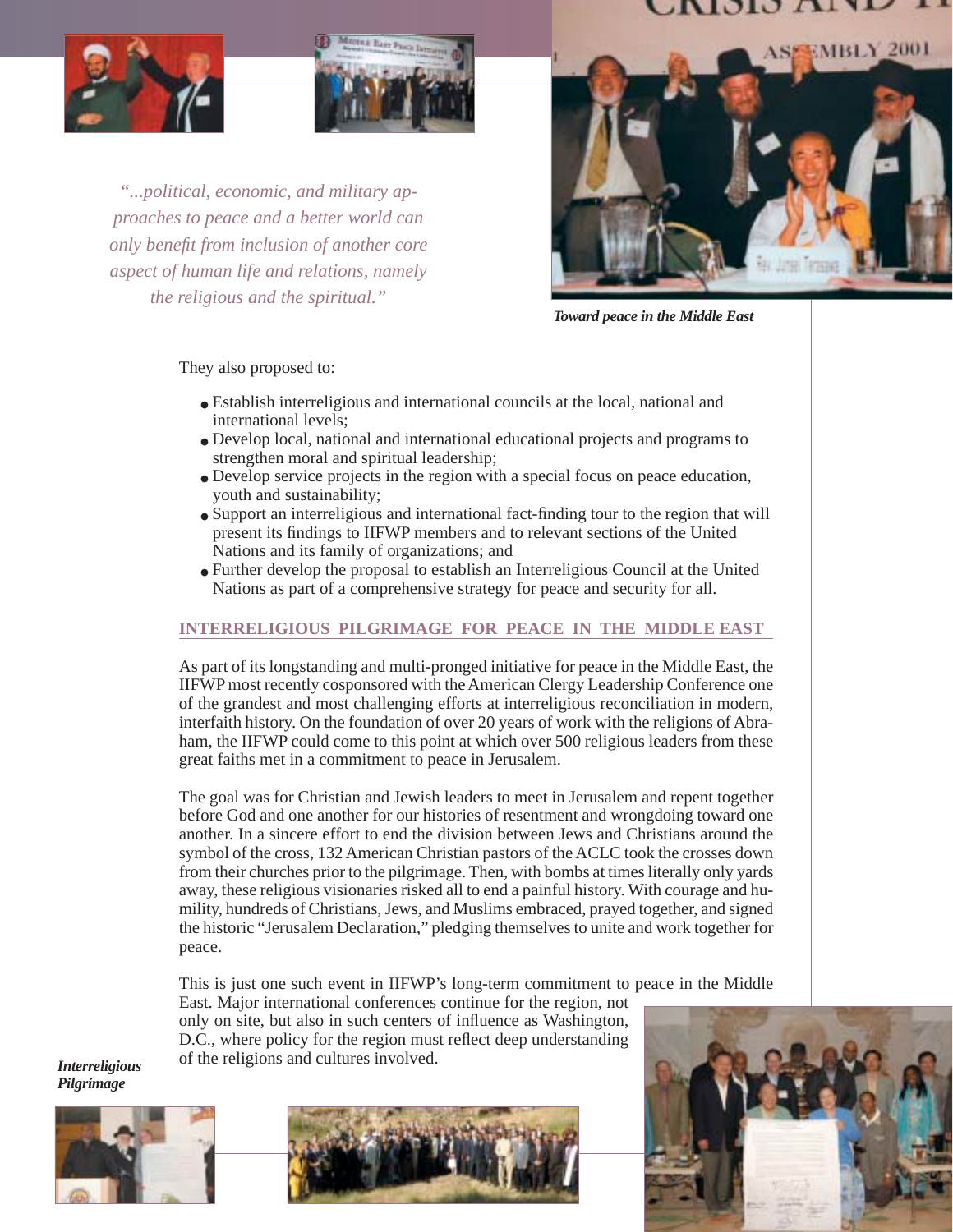Strengthening Marriage and Family

**IFWP** understands that the bedrock of any great civilization lies in the stability of the individual families within it. Husbands and wives who commit solely to each other for a lifetime, those who keep the marriage commi IFWP understands that the bedrock of any great civilization lies in the stability of the individual families within it. Husbands and wives who commit solely to each other **Let the lifetime, those who keep the marriage commitment as a solemn vow before God,** dren. An exemplary couple that lives for the greater good creates stability in the family and happiness among the family members.

In recent decades the concept of the strong and vibrant two-parent American family has come under serious challenge and even outright attack. An effort has emerged to "redefine" the family as a simple group of co-habitants, unbound by the mores of the great religious traditions. Extremists at the core of this movement strive to change the social climate through legislation where they fail to alter it by popular consent.

The American Leadership Initiative and its affiliates work together to inform, link, and educate American leadership at every level regarding the sanctity of marriage and the significant consequences of broken marriages on children and families.

## *PARENTS' DAY*

In 1994 the U.S. Congress unanimously passed the law establishing the fourth Sunday of every July as Parents' Day, a perennial day of commemoration similar to Mother's Day and Father's Day. According to the Congressional Resolution, Parents' Day is established for "recognizing, uplifting, and supporting the role of parents in the rearing of children."

*Parents' Day 2001*



*"Parents' Day provides an opportunity to recognize and promote parenting as a central vocation for our families and communities."*



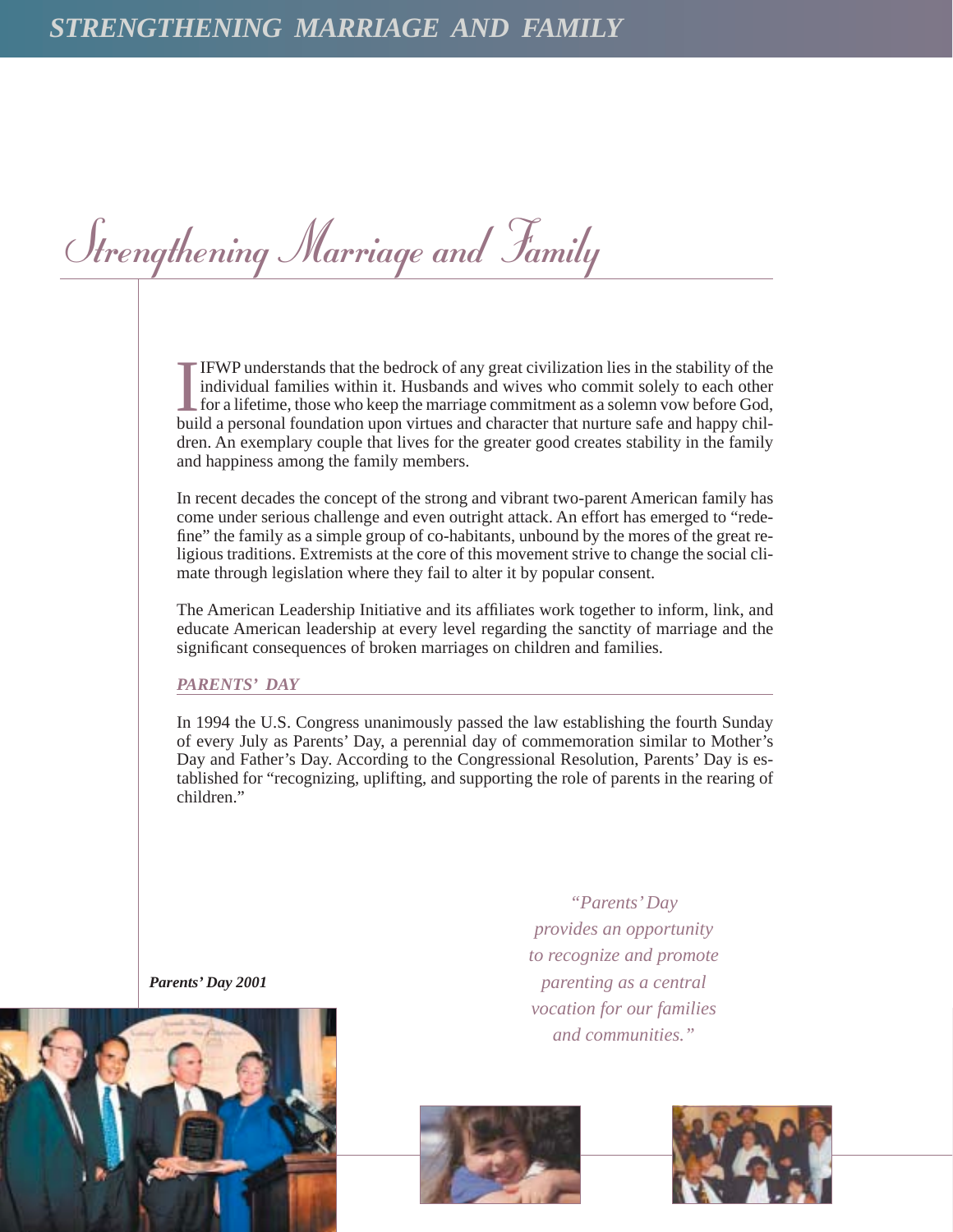



*"...the bedrock of any great civilization lies in the stability of the individual families within it."*



Parents' Day provides an opportunity to recognize and promote parenting as a central vocation for our families and communities. It is a chance to create a positive tradition based on a core axiom — that the role of the parents is crucial in the nurturing and development of children, and thus requires investment, focus, and commitment.

On Parents'Day, exemplary parents are lifted up for the special recognition they deserve in ceremonies and special activities across the land. At the same time, all parents are encouraged to reflect upon their dedication to be good and effective parents to their children.

## **WORLD PEACE BLESSINGS**

The Interreligious and International Marriage Blessings have provided the venue for couples from all over the world to establish or renew their commitment to lasting love and the building of true families. The Blessings are a celebration of world peace as well, with participants from every race and nationality dedicating their marriages to overcoming racism and religious bigotry.

In 2002, IIFWP cosponsored with the American Clergy Leadership Conference the blessing of 144,000 clergy couples in America, later expanding it to millions worldwide. Leaders from major faiths concelebrated these ceremonies, offering prayers for couples from all religions, races, and nations. Clergy of many denominations have held Marriage Blessing ceremonies in their churches, mosques, and temples, challenging men and women to be true parents to their children, to never divorce or be unfaithful, to raise their children to maintain purity before marriage and fidelity in marriage, and to lift up these ideals for the entire human family.

> *"Clergy of many denominations have held Marriage Blessing ceremonies in their churches, mosques, and temples..."*



*World Peace Blessings*



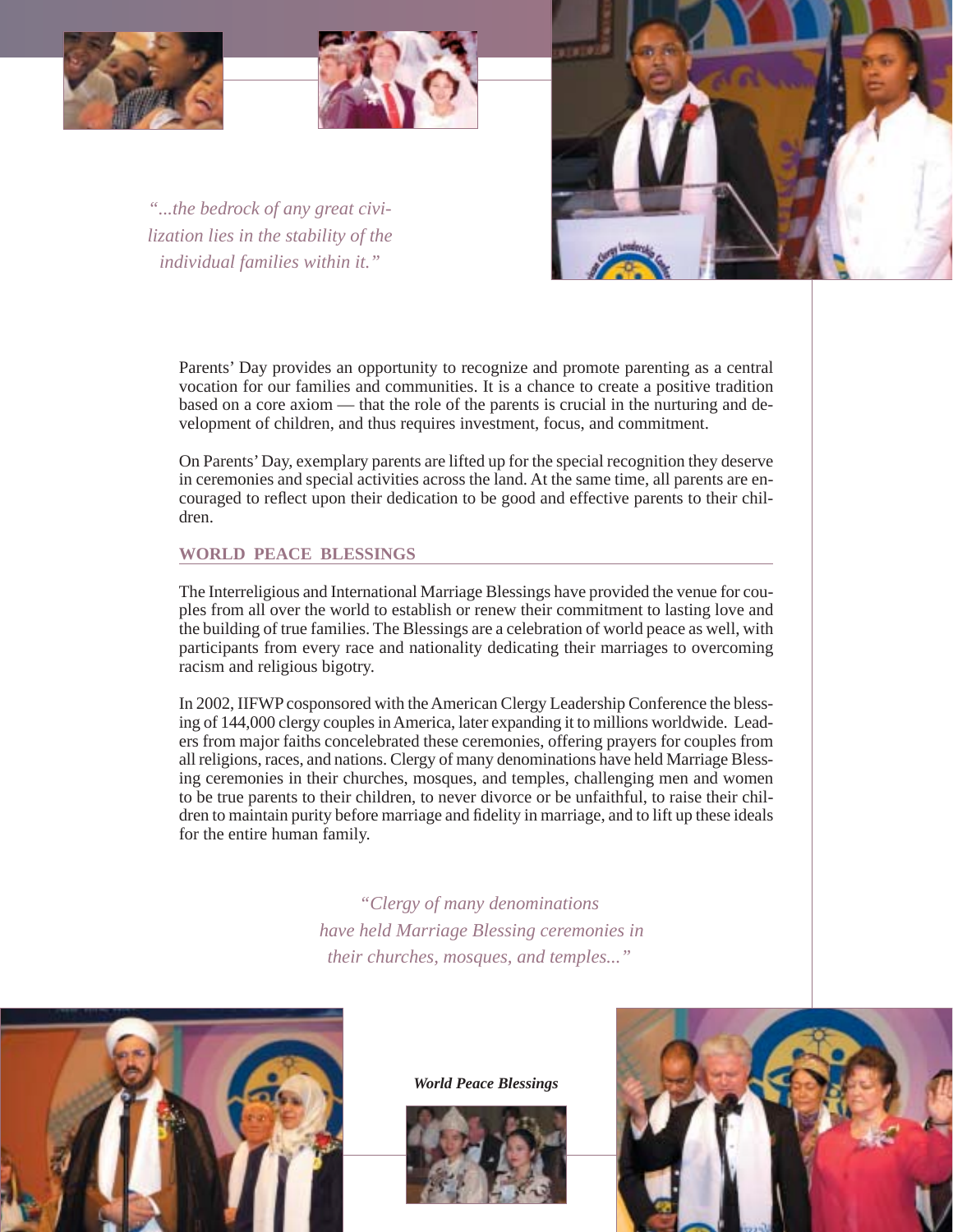Serving Our Neighbors: Programs for Youth Around the World

#### **HIV/AIDS PREVENTION**

THE Interreligious and International Federation for World Peace (IIFWP) advocates and promotes character education, including issues relating to sexuality, marriage, and family. Chapters of the organization and their network of affiliated NGOs, including the International Relief Friendship Foundation, have been working tirelessly throughout Africa over the last decade to deal with the HIV/AIDS pandemic, which IIFWP views as a moral problem. Educational projects and initiatives have been implemented in Cameroon, Nigeria, Zambia, South Africa, Ghana, Uganda, Kenya, Tanzania, Liberia, Ivory Coast, Benin, and the Democratic Republic of the Congo.

IIFWP representatives teach the "Healthy Lifestyle Series: Living AIDS Free, A Zero-Transmission Lifestyle." Currently, volunteers from the organization are educating teachers, who in turn educate their students. In Nigeria, Mrs. Chibueze, guardian counselor at the Ideal Girls High School, said, "Truly speaking, if there is any organization that can transform the decadent situation of this age, it is the programs of IIFWP."

## **TWO DECADES OF PROMOTING INTERFAITH COOPERATION THROUGH SERVICE**

An affiliate organization of IIFWP is the Religious Youth Service (RYS). Since 1985, RYS has provided services to more than 120 communities in 43 nations.

*RYS volunteers in Guatemala*



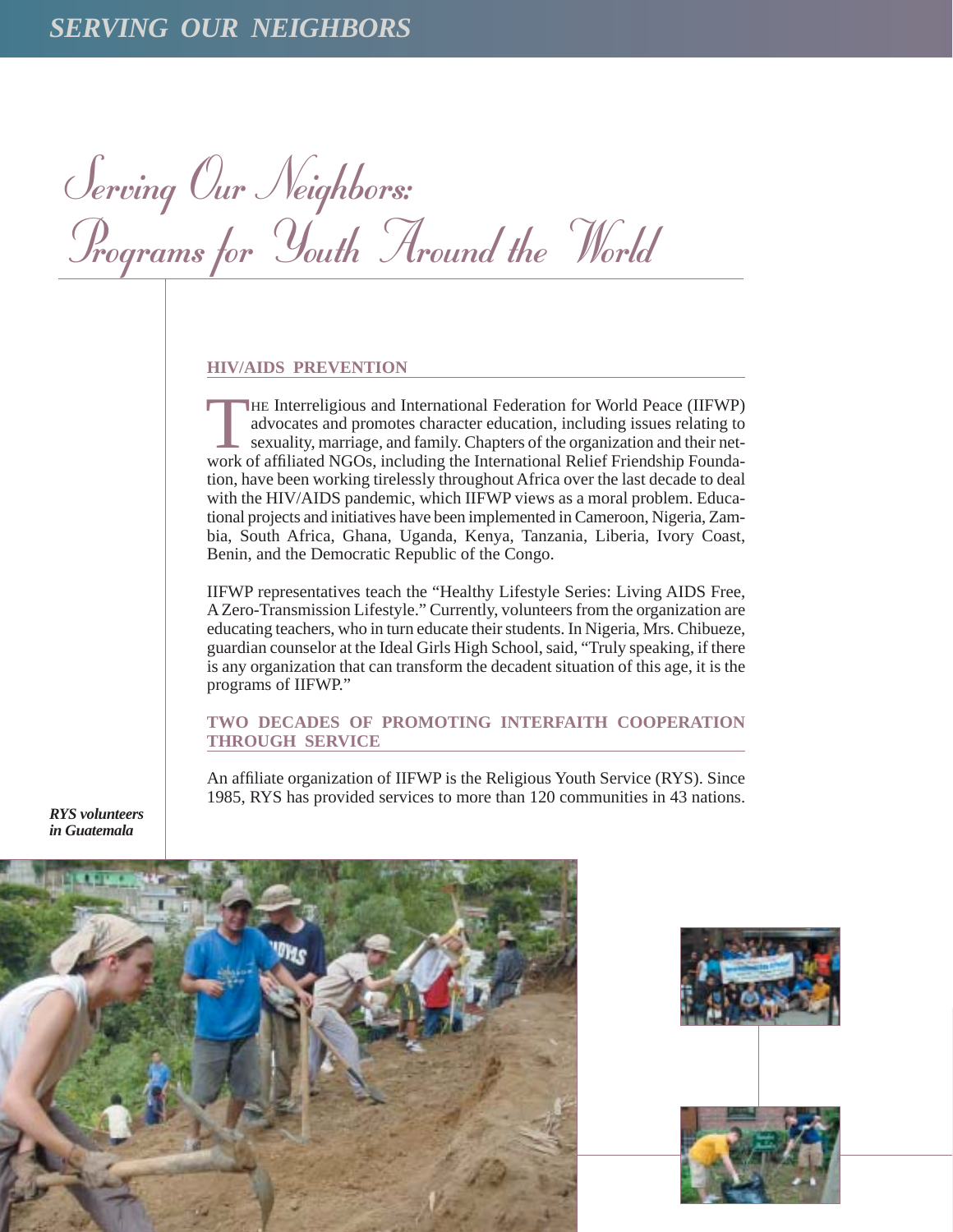



*This model is extremely important in helping people to heal past wounds and gain their own vision of how to rebuild their communities.*



*HIV/AIDS prevention in Africa*

The RYS model of service includes a religiously and culturally diverse service group dedicated to the basic spiritual principle of living for the sake of others. RYS models fruitful cooperation based on this principle. This model is extremely important in helping people to heal past wounds and gain their own vision of how to rebuild their communities. The organization has often worked in zones of conflict: Sri Lanka, Southern Philippines, Belfast, the former Yugoslavia, Uganda, India, and South Africa. It has inspired individuals to lay down their arms, put aside resentments, and begin to make the necessary changes for peace.

## **PROMOTING A CHARACTER-BUILDING EDUCATION SYSTEM**

The early 1990s was a particularly turbulent time in the former Soviet Union. The speedy abandonment of Marxist ideology left a vacuum in education. The International Educational Foundation, an affiliate of IIFWP, sent international volunteers to assist in the development of a virtues-based curriculum for schools. My Journey in Life, used in approximately 10,000 schools throughout the region today, has met with enthusiastic acclaim.

"*This course is extremely valuable as it is devoted to an eternal problem: the preparation of young people for marriage and family life. The structure and content of the course are well thought out and are permeated with the general idea of moral choice based on values*."

— Dr. A.S. Belkin, Chairman of the Department of Pedagogics, Urals Pedagogical Institute.

> *"Truly speaking, if there is any organization that can transform the decadent situation of this age, it is the programs of IIFWP."*